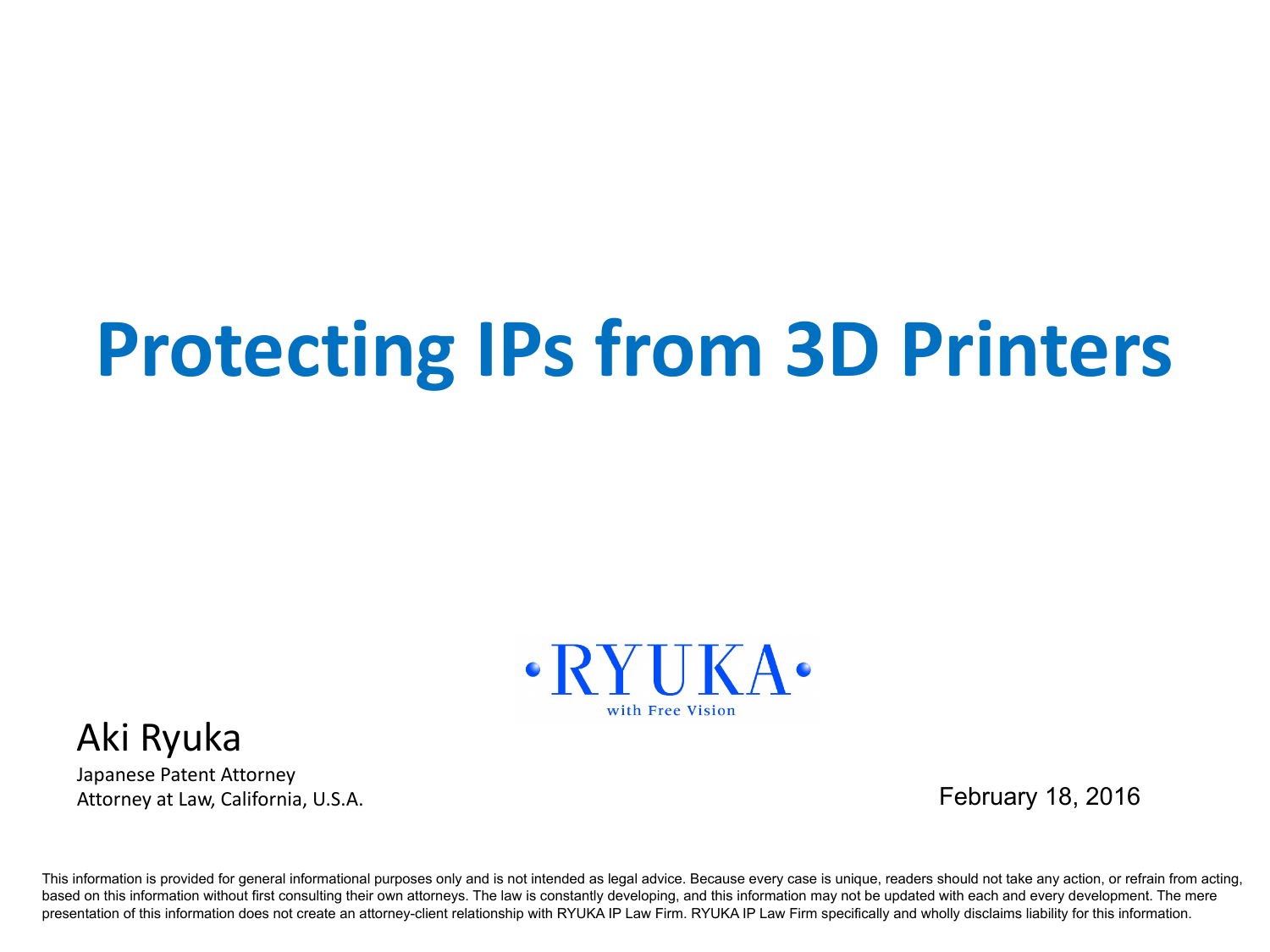### Legal Problem 1: Easy to copy 3D products using 3D printers

-- How to exclude the copies? –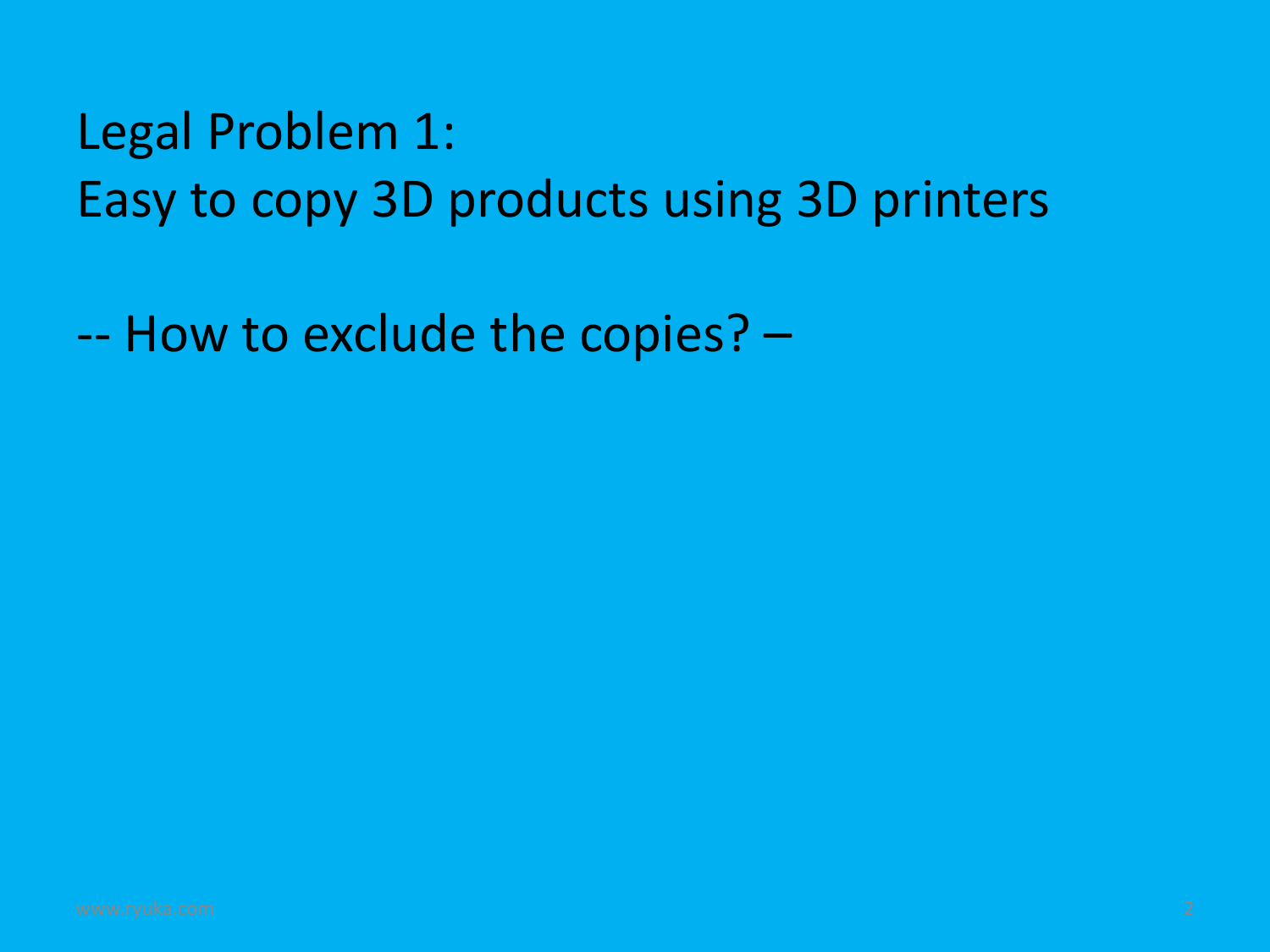**Design Registration excludes 3D Copy of a component that is invisible in normal use as well.**



#### Engine , Registration No. 1257361 **What about EP and other countries?**

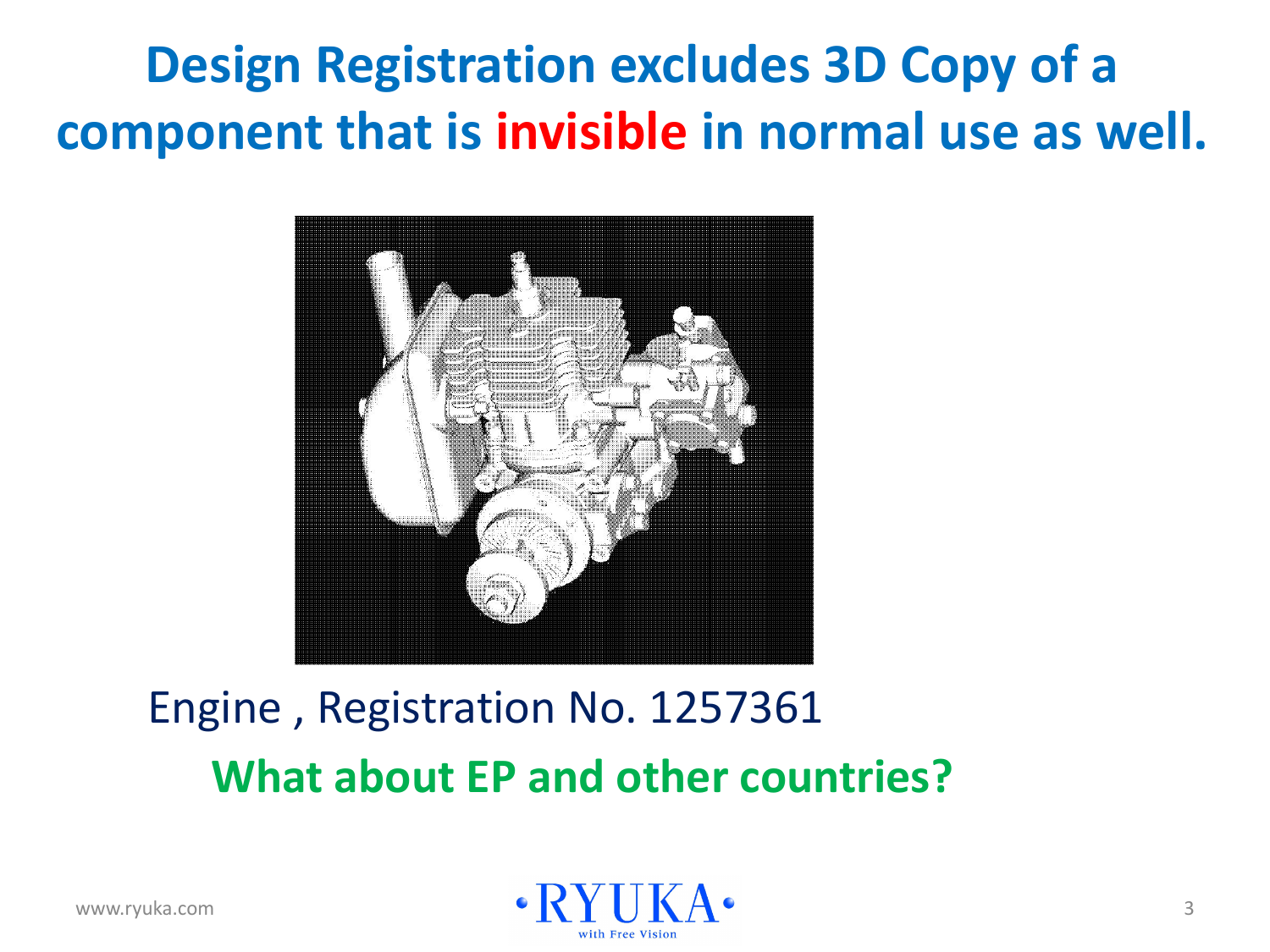## **There are many design registrations of components that are invisible in normal use**



Spark Plug, Registration No. 1348,267

*Decision Ne-1119*, "Designs are protected so that **purchasers** …do not confuse products with others." (The IP High Court, 2003)

**Good** for protecting from 3D printers, because inventive step is not required

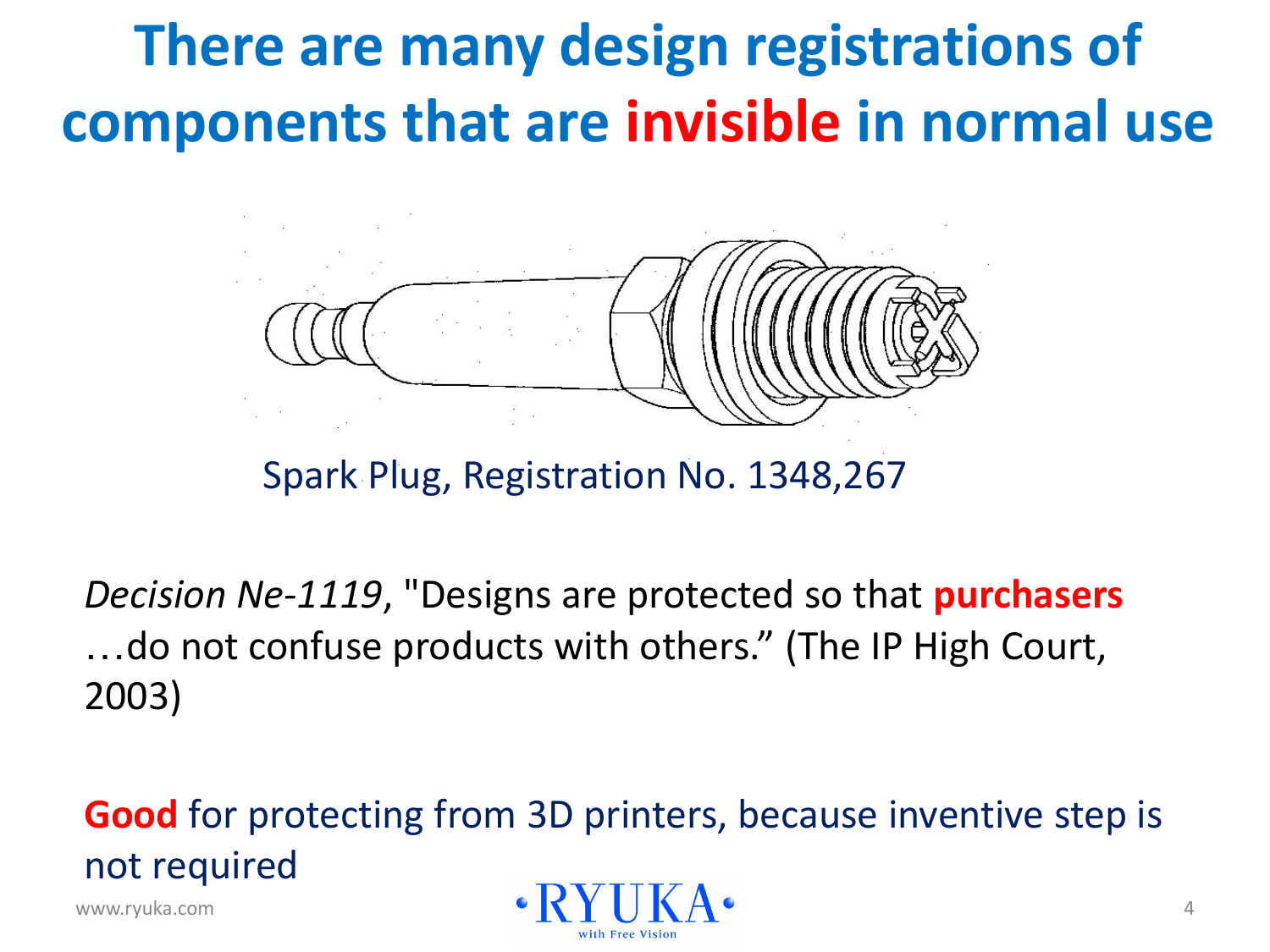## **However, drawing requirements are strict in Japan**

- **• Six views** of the entire product must be included.
- Even for GUIs, entire product must be drawn by dash-lines.
- Perspective or sectional view is also required, if it is necessary for understanding **depth of recess**.
- Transparent portion must be identified (Art 6.7).
- ⇒ Priority from Community Designs is often denied.
- ⇒ We suggest **deferring the registrations** (publications) of Community Designs.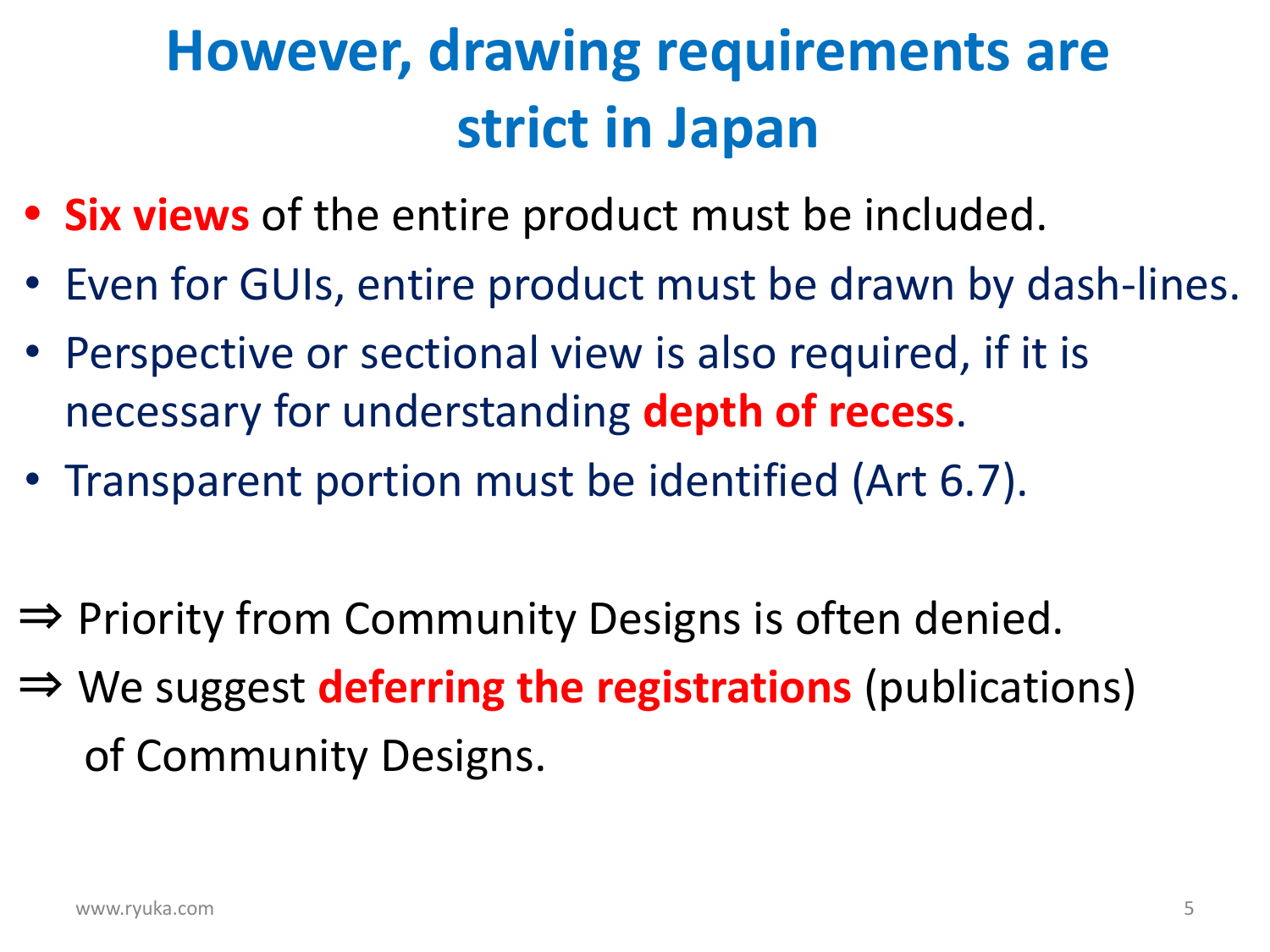## **Publication of design registration may help illegal copies using 3D printers!**

We suggest keeping the registered design **unpublished**. It can be kept unpublished up to 3 years. (Art 14)

- For demanding a seize and desist, the design registration must be shown. (Art. 37.3)
- Negligence, which is a required element for damages, is not presumed. (Art. 40) (If published and infringed, negligence is presumed.)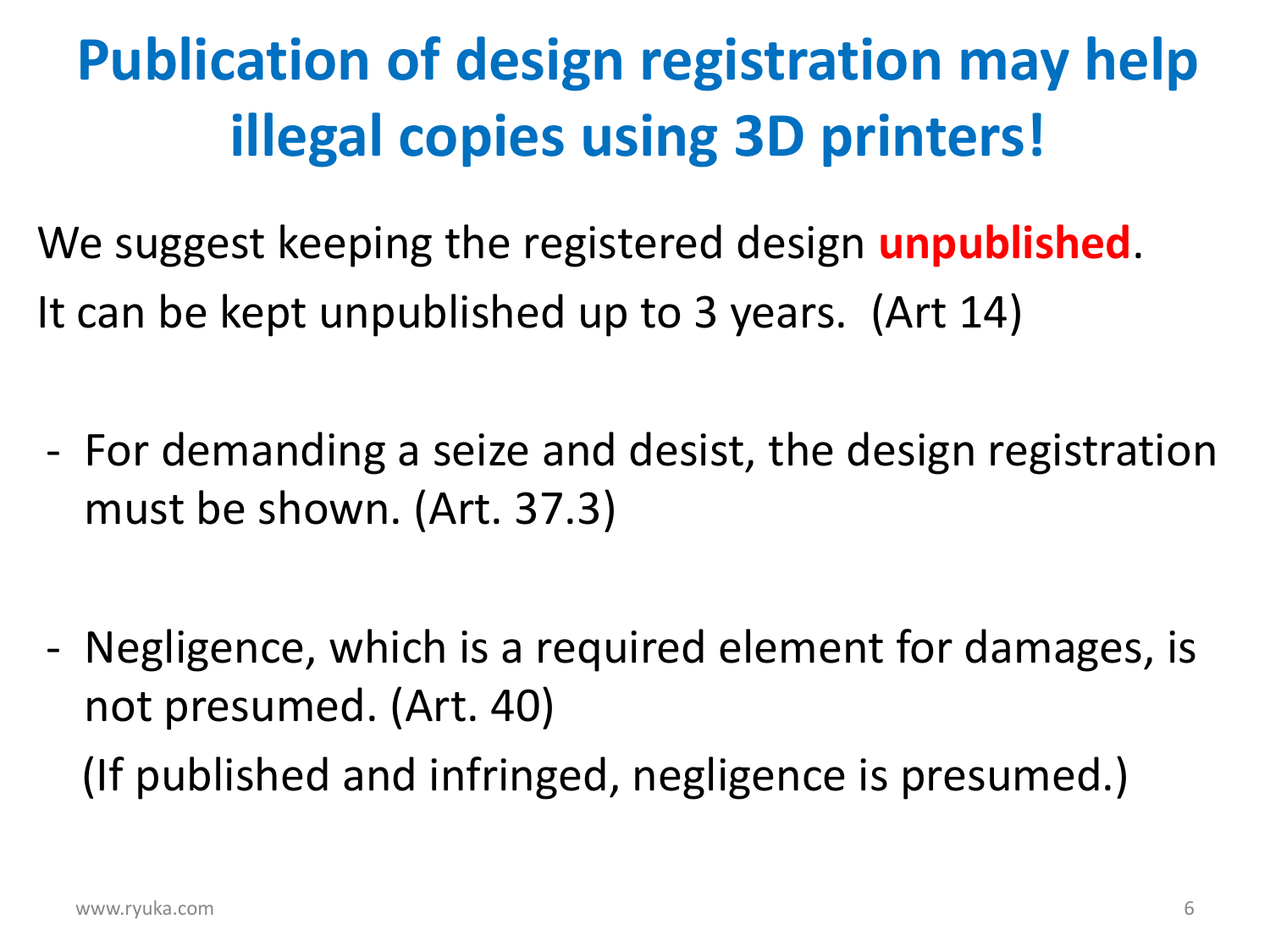## **Design protection extends 20 years from the registration.**

Protection lasts longer, if the registration is deferred, but how to defer it?

- Filing with multiple designs and selecting a single design after receiving an office action? (Only a single shape can be protected per application.)
- Other methods? Trademarks?

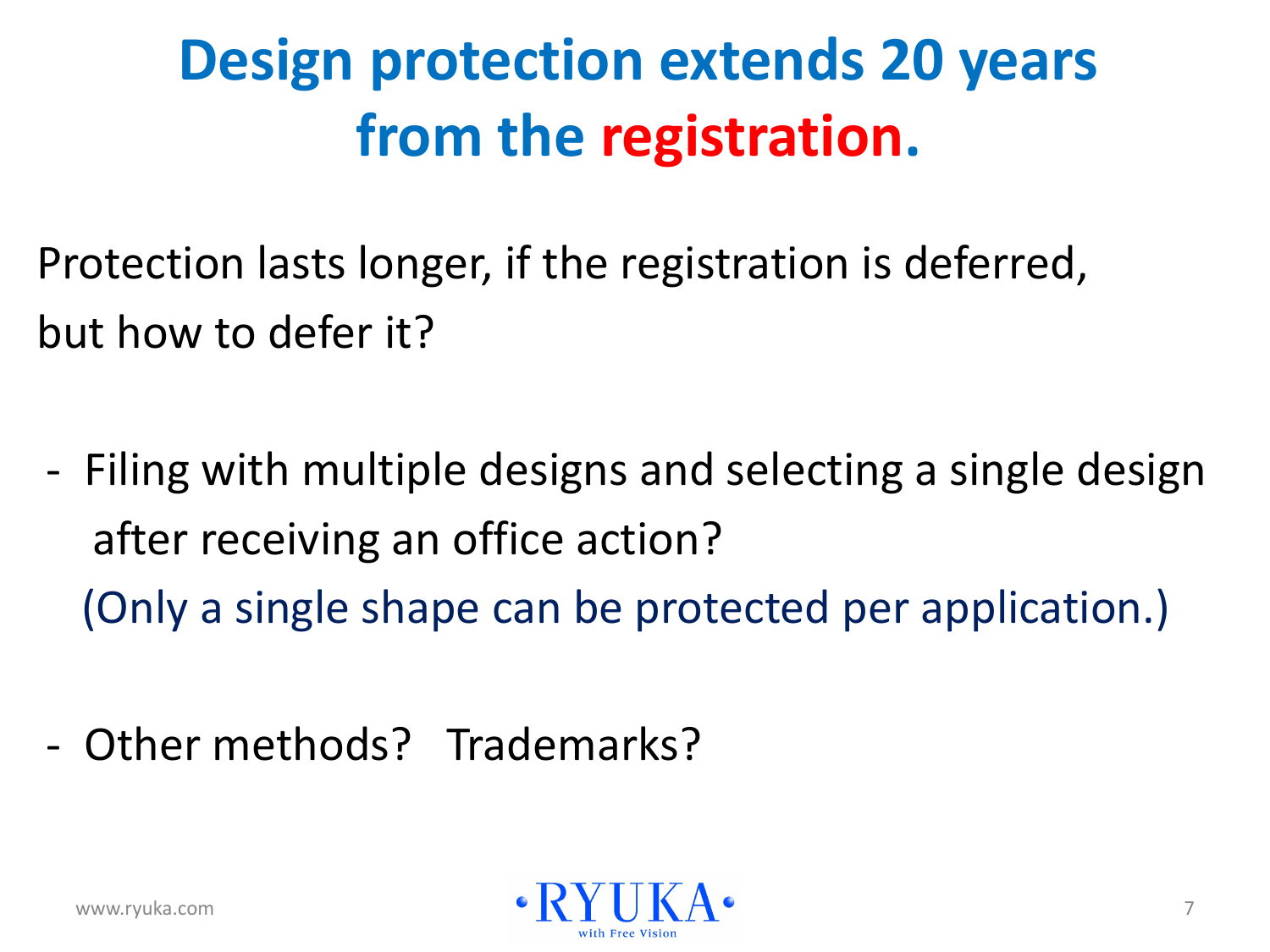### **Does 3D Trademark registration exclude 3D Copy?**

Yes -- 3D shapes could be protected under the TM law as well.



 *Mag Instrument Inc.* (IP High Court, 2007)

"It acquired distinctiveness by use" *Mag Instrument* Generally, secondary meaning is required for product shapes.

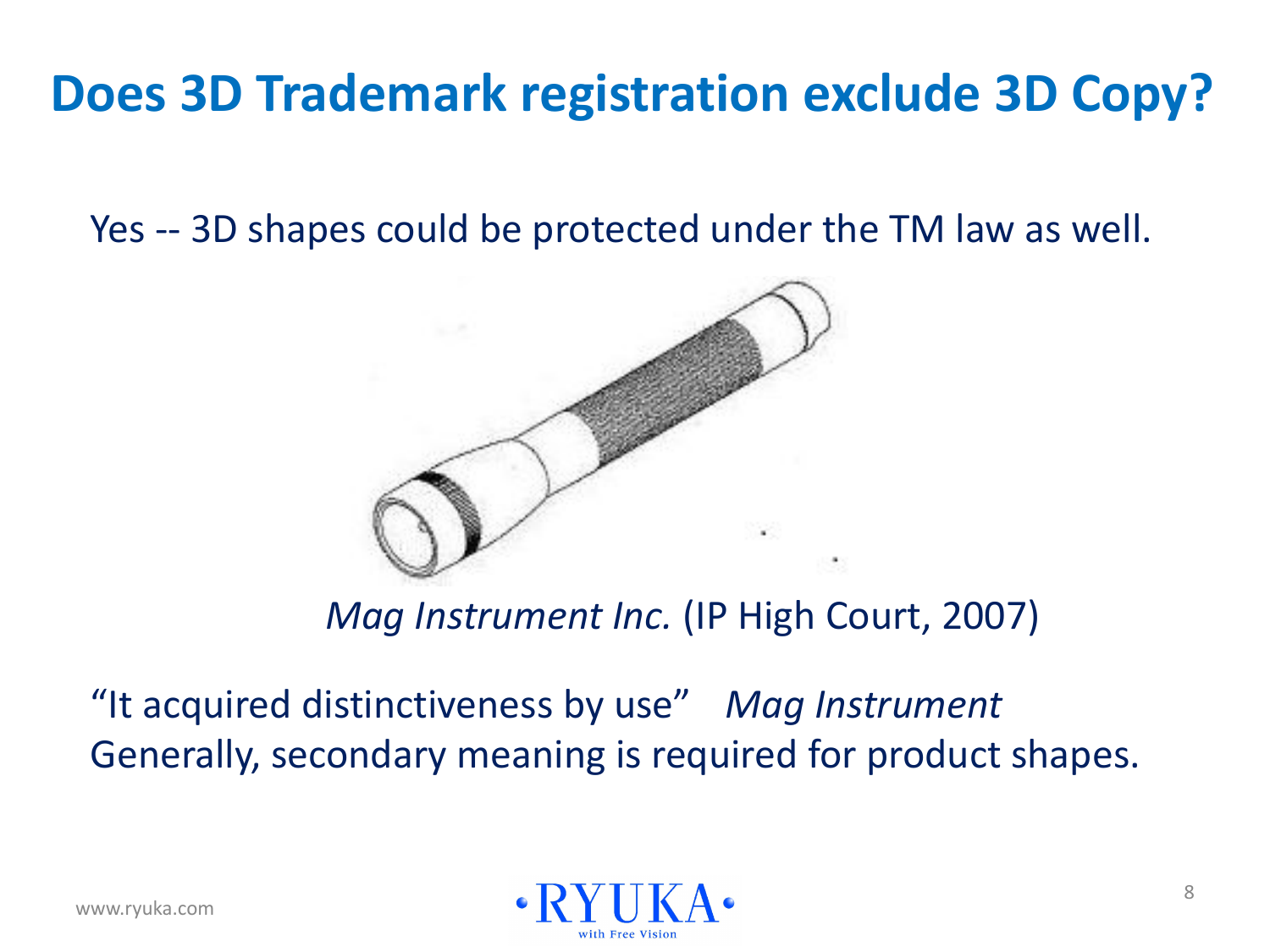## **Does "making" 3D TM infringe TM right?**

Yes – Making or importing an article that shows a registered TM for the purpose of using the TM for a designated goods or services is **deemed** to infringe TM right (TM Law, Art. 37.8)

However, secondary meaning is generally required.

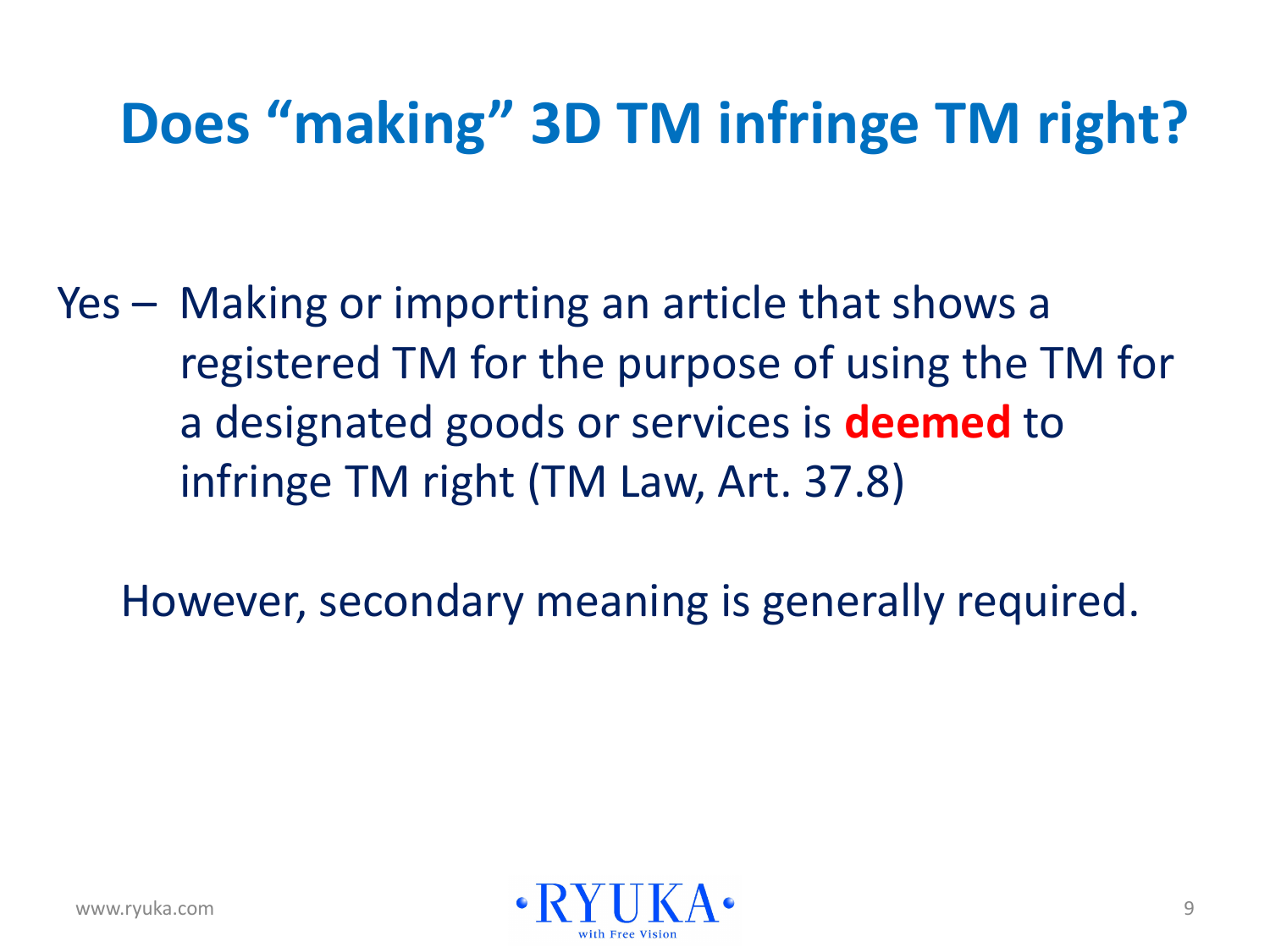## **Does copyright exclude 3D Copy?**

Subject of copyright in art **had been**:

○ Fine Art (Paintings, Sculptures, etc.) Protected under Berne Convention

× Applied Art (Industrial products) Protected in IT, DE, and FR Not protected in CN

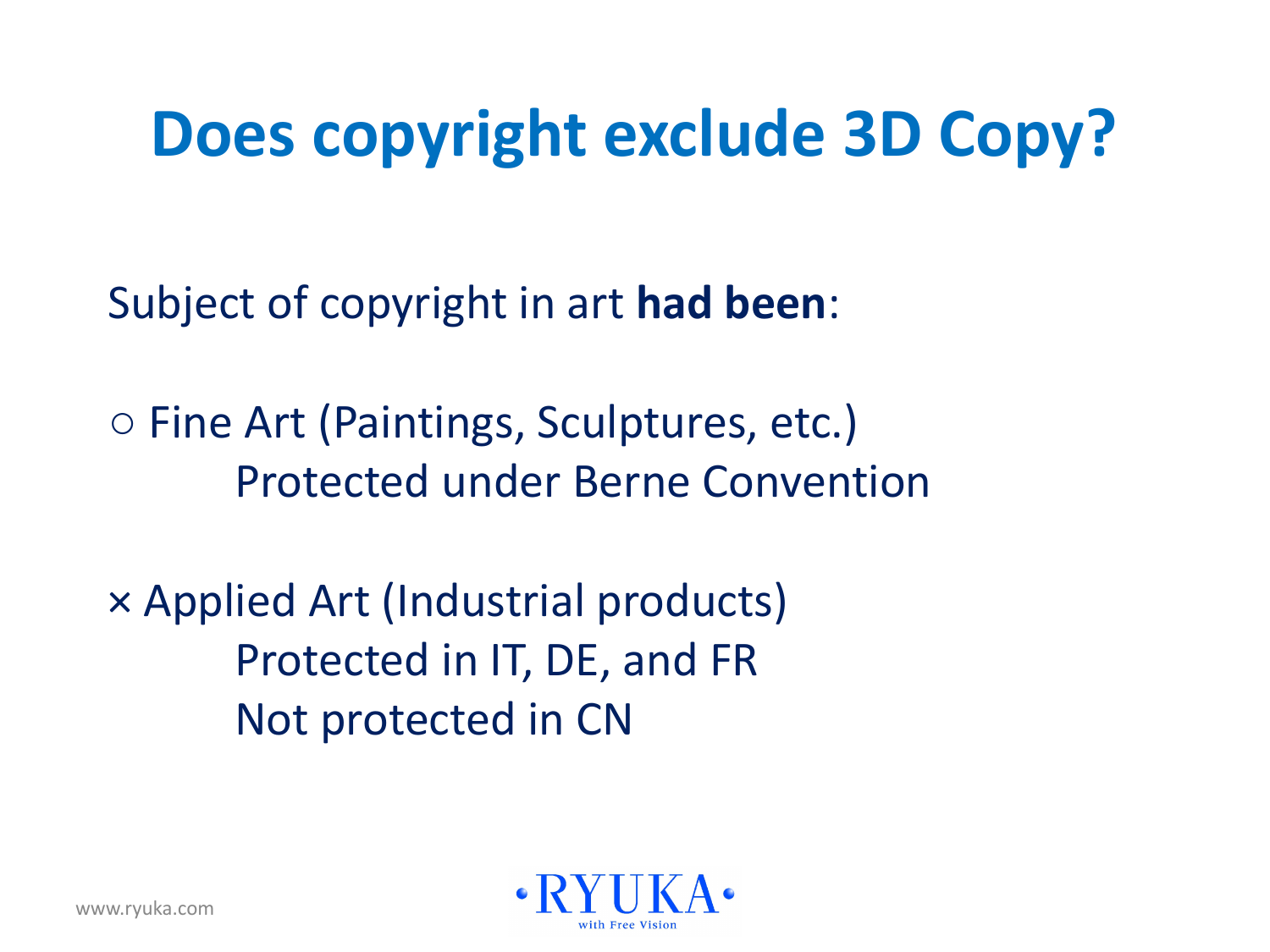## **Applied Art can be the subject now**

The IP High Court admitted copyright protection on a chair. *Tripp Trapp Chair* (IP High Ct., April, 2015)



"Applied art can be protected under the copyright law, if it was created through a personal identity." *Tripp Trapp Chair*

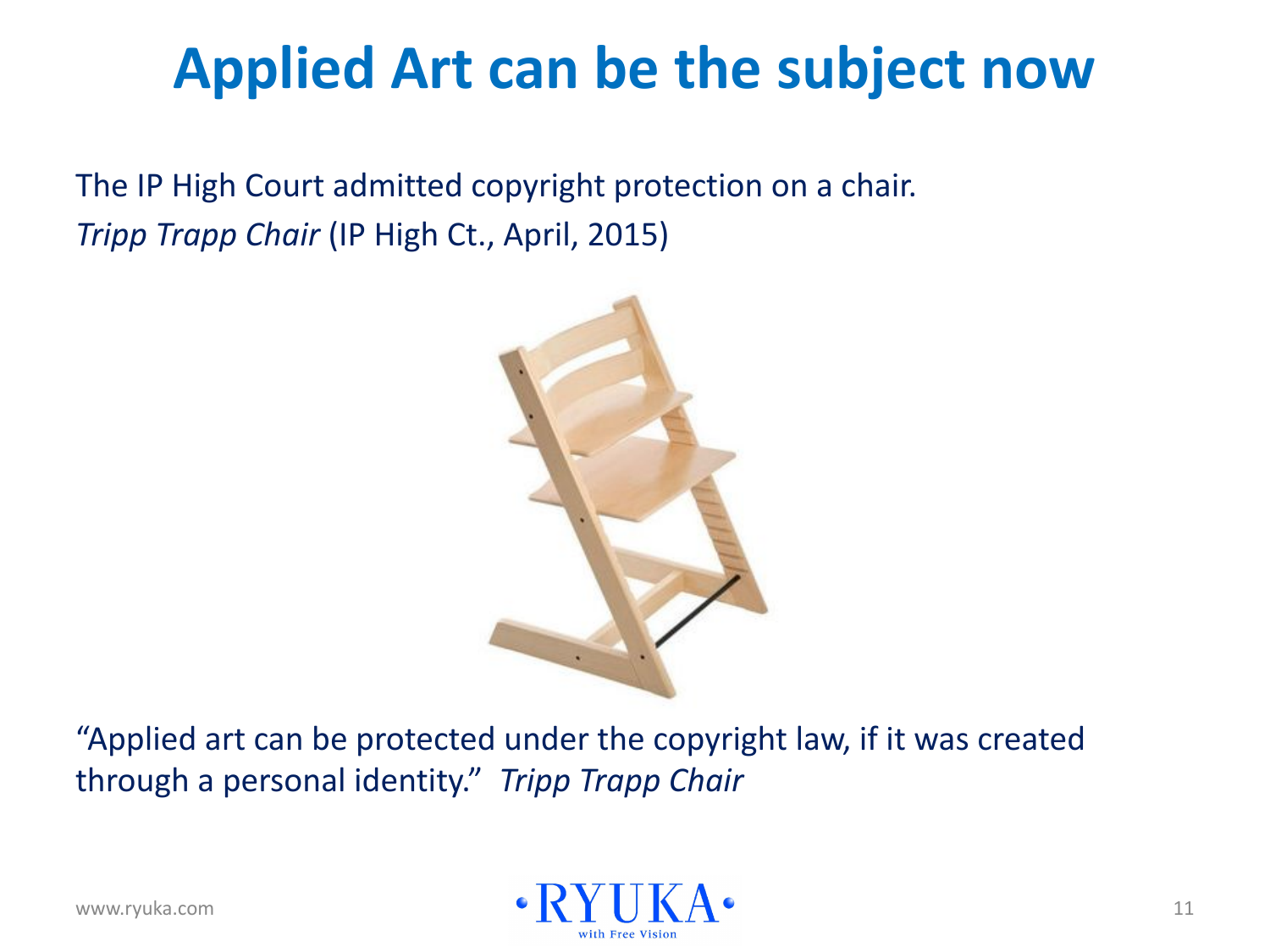Legal Problem 2:

### Easy to distribute and modify 3D Data of infringing products

How to deal with this?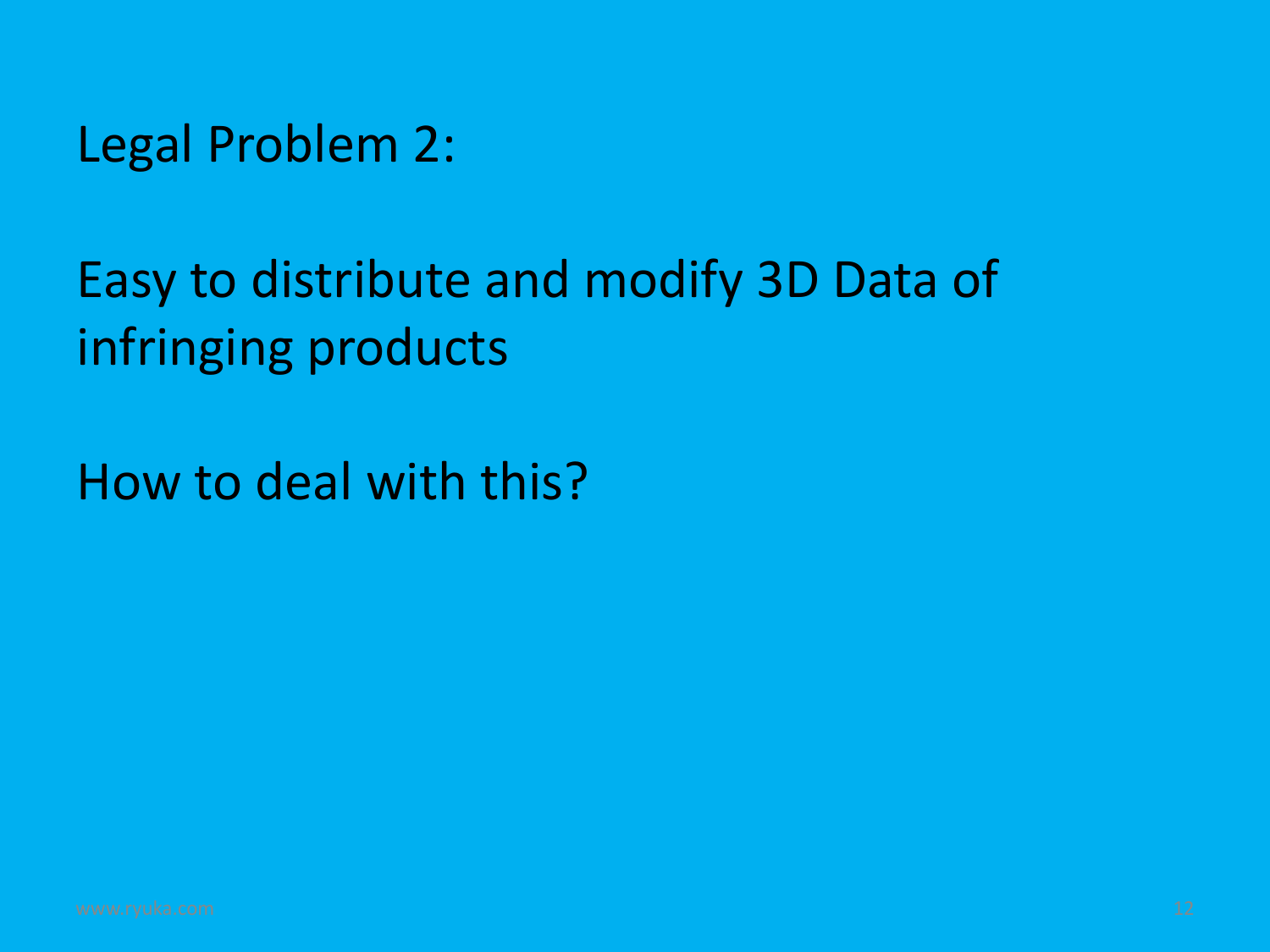## **3D printer suites for personal/experimental use that is beyond IP protection.** ⇒ **Must pursue distributers of 3D Data**

#### Ex.

The design registrant has an exclusive right to practice the registered design and its similar designs **for a business**. (Design Art 23)

A subject of the copyright can be copied for **personal use** or home use. (Copyright Law, Art. 30.1.1) (provided that the subject was property obtained without encumbrance.)

Patent right does **not** extend to the **experiment or research** of the invention. (Pat. Art 69, being incorporated into design law)  $\Rightarrow$  Can be practiced for designing around the invention/design right.

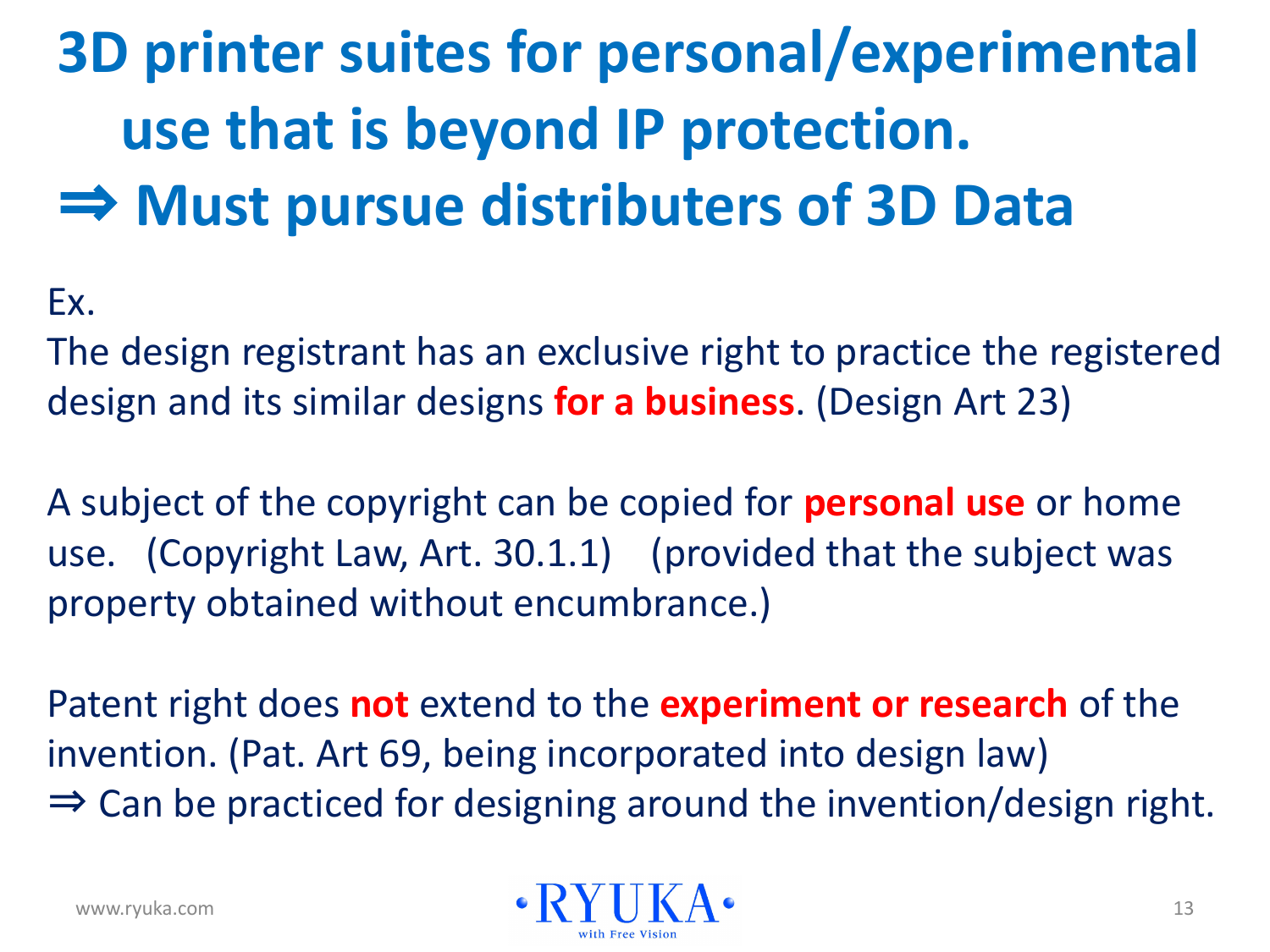### **Indirect infringements?**

#### Defined in Design, Patent, Utility Model and Trademark Laws in Japan.

|                       | Japan (ex. Design Law)                                                                                                                                                                                                                               | <b>US (35USC)</b>                                                                           |
|-----------------------|------------------------------------------------------------------------------------------------------------------------------------------------------------------------------------------------------------------------------------------------------|---------------------------------------------------------------------------------------------|
| Inducement            | Not protected under the IP laws.                                                                                                                                                                                                                     | Protected (271(b))                                                                          |
| Contributory          | Making, assigning or offering to sell a<br>infringement product that is used exclusively for making<br>an article, the design of which is same or<br>similar with the registered design (is<br>deemed to infringe registered design.) (Art.<br>38.1) | offers to sell<br>imports a<br>component of a<br>patented<br>machine, , or a<br>material or |
|                       | Where the product is a program, "assigning"<br>includes providing it through an electric<br>telecommunication line. (Art. 38.1)                                                                                                                      | apparatus for use in<br>practicing a<br>patented process<br>(271(c))                        |
| Is 3D Data a program? |                                                                                                                                                                                                                                                      |                                                                                             |

- It causes a printer to operate.
- Small program accompanied by data is a program.
- $\Rightarrow$  Can be protected 14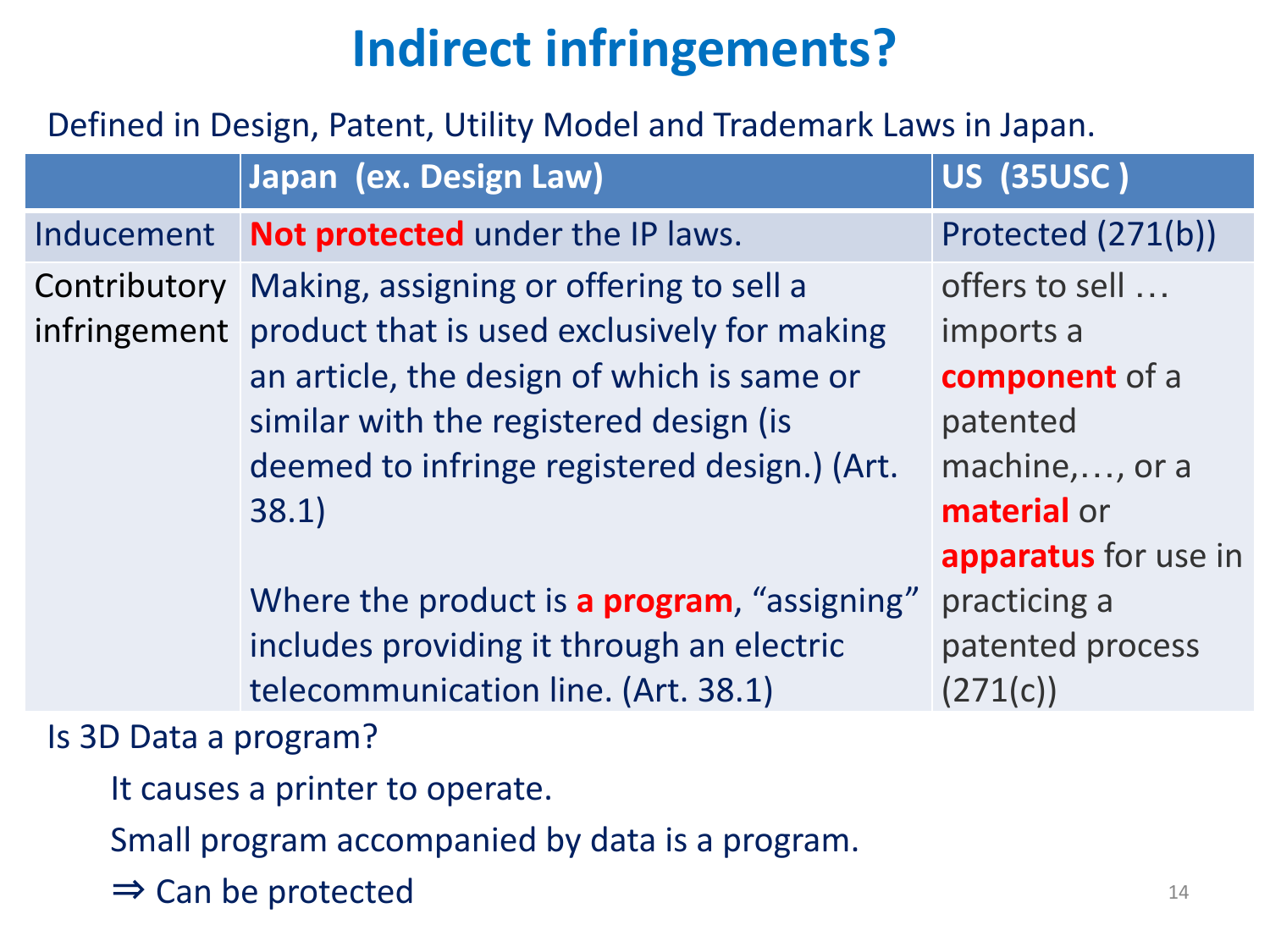## **Does Design Law protect 3D Data as GUI design ?**

3D Data will be shown on a screen as GUI for printing.

Design law protects operational screen images (GUI) that is originally equipped to the products. (Design Law Art 2.2)

#### LG ELECTRONICS Registration No.: D1329940



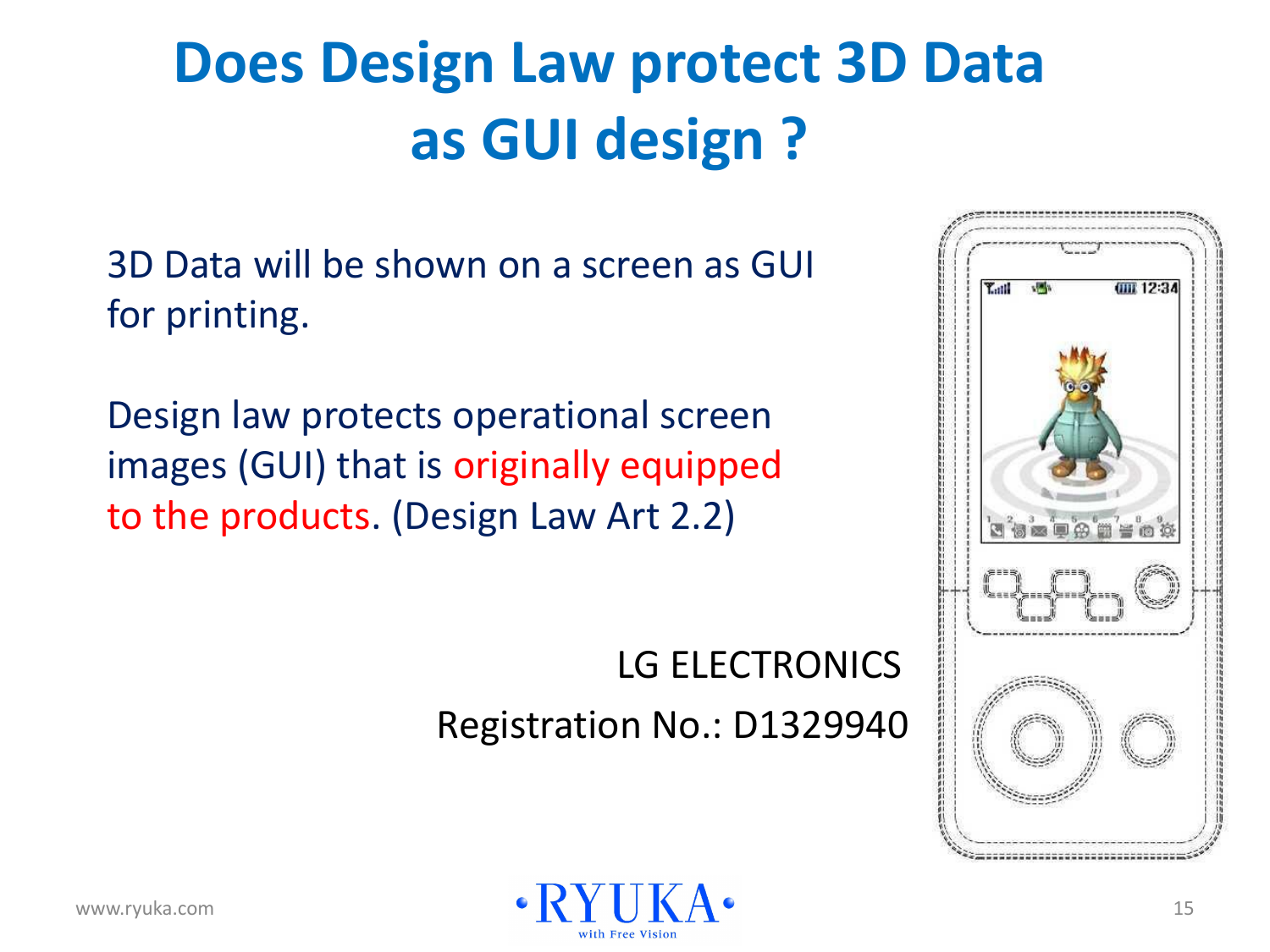**GUI of application software will also be protected in Japan**

The Japan Patent Office plans to revise Art 2.2 for protecting GUI of application software this year.

However, it also requires dissimilarities in non-functional features.

When only the shape of the printing subject is new, it is questionable.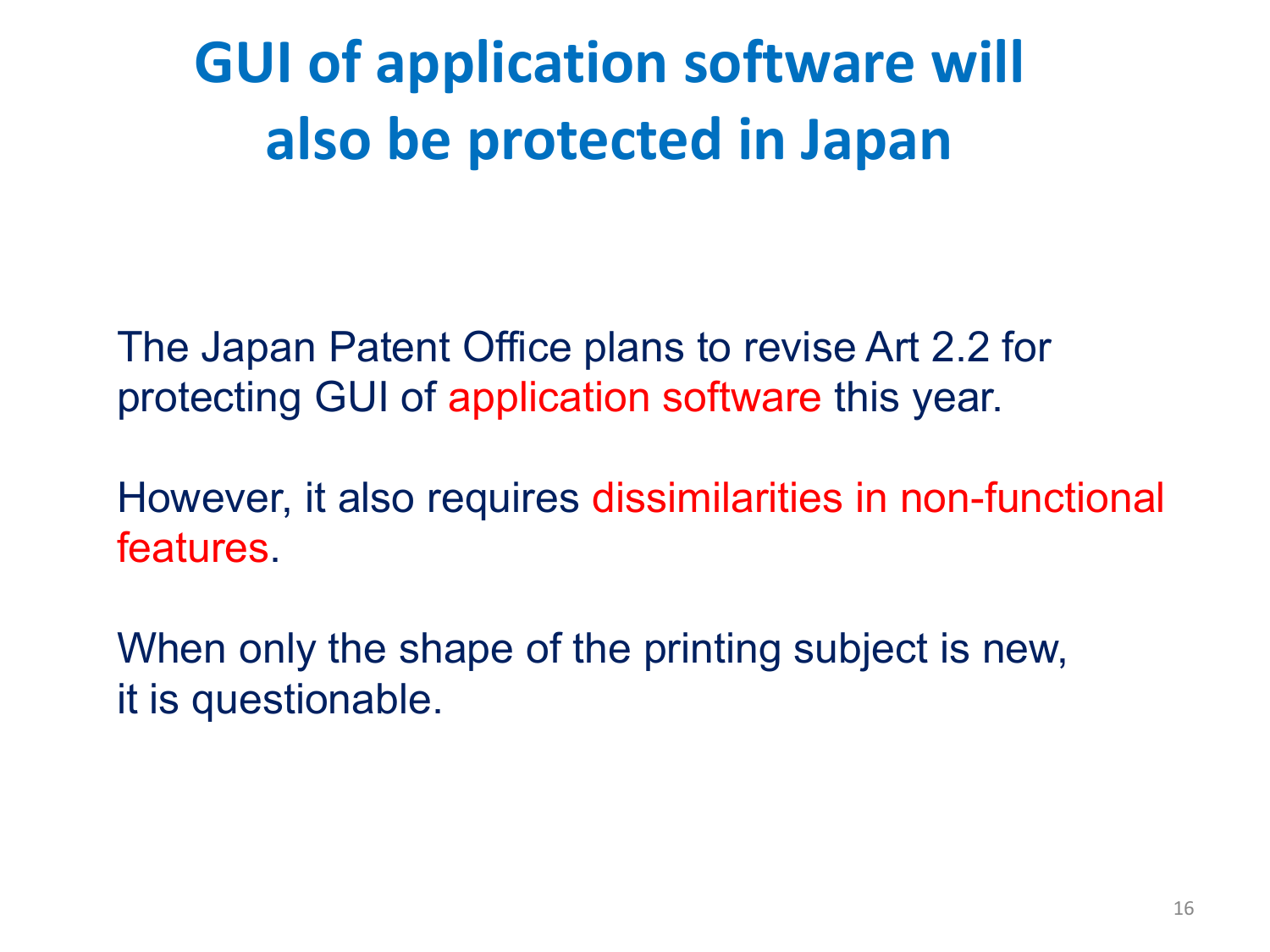## **It is also easy to modify 3D Data for designing around a design right!**

We suggest applying for "related designs." Similar designs can be field as related designs. (Art 10)

- It proves similarities and solid scope of protection.

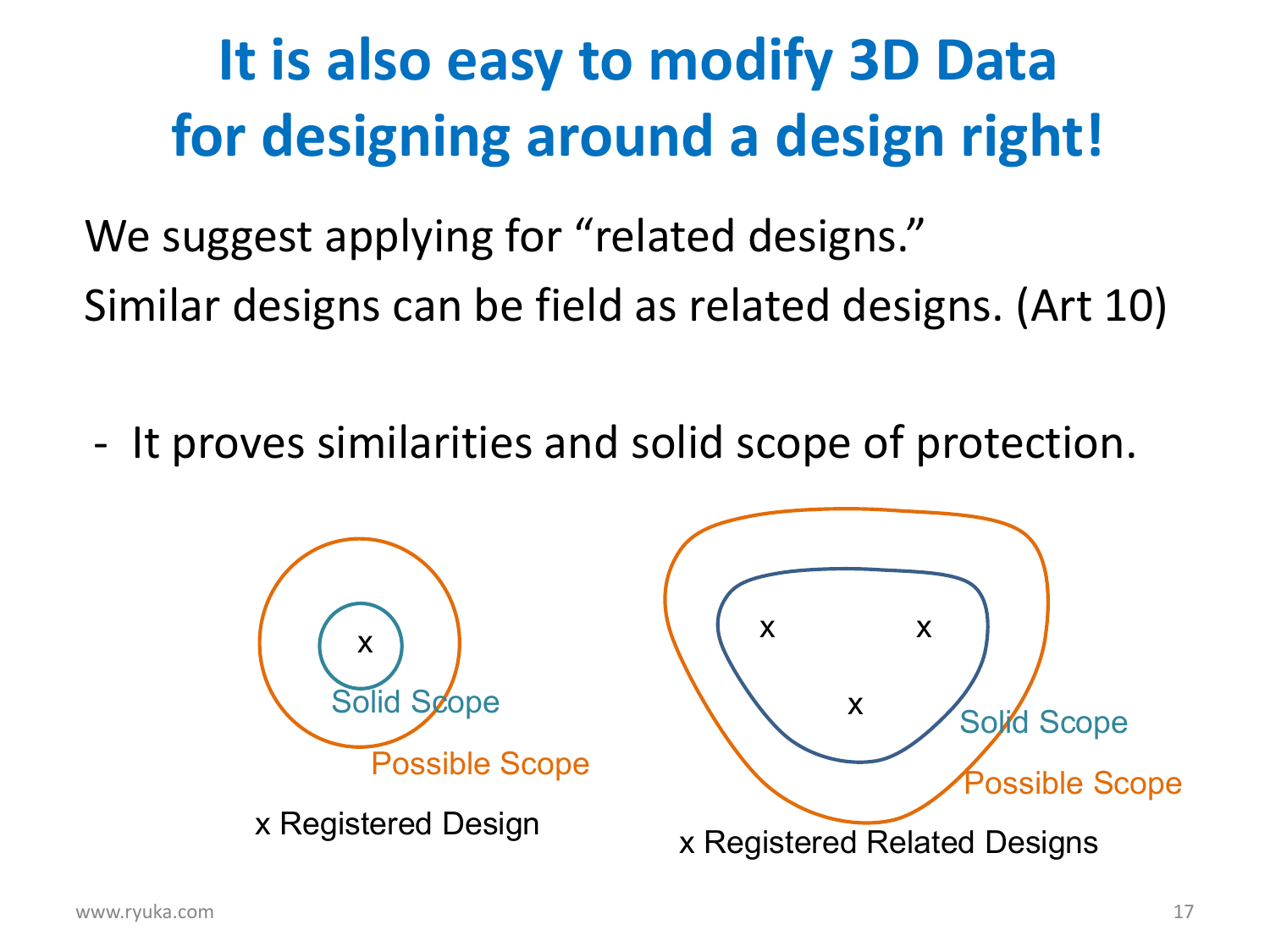## **Protecting 3D Data as a direct infringement of a "program" patent?**

Program per se is a statutory subject matter of the JP Patent Law. ⇒ Selling the program over the internet infringes the program claim.

 Ex. A program which makes a computer execute procedure A, procedure B, procedure C, ... (Exam. Guideline)

However, even if 3D Data includes some codes, definition of the shape is mere data contents, which are not considered for the inventive step. (Exam. Guideline)

Questionable for the lack of inventive step